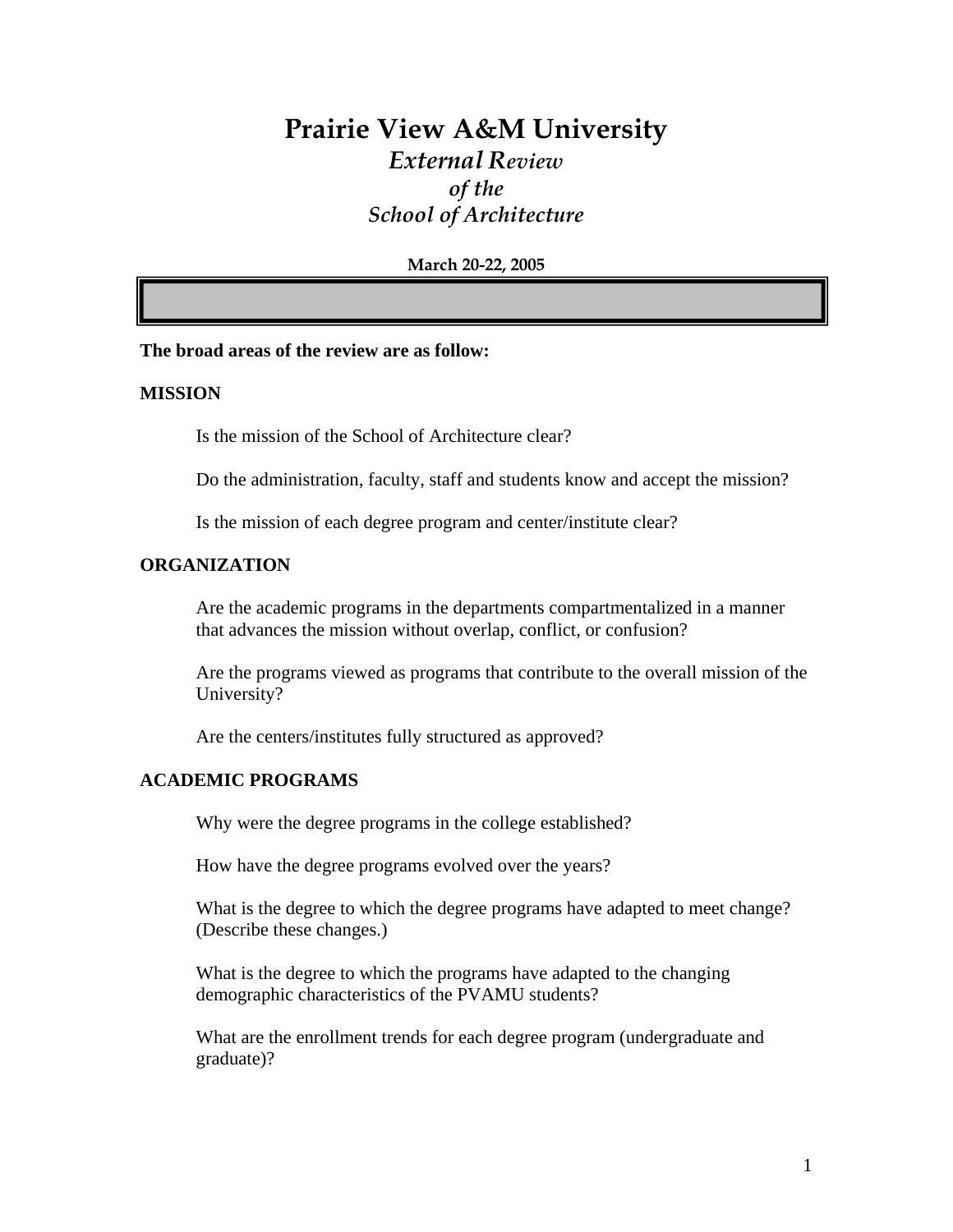#### **ACADEMIC PROGRAMS, Continued**

What are the graduation trends for each degree program (undergraduate and graduate)?

What are the outcome objectives for post-graduation placement?

Are graduates working in the profession? If so, where and in what capacity?

Are graduates seeking advanced degrees? If so, where and in what discipline?

What are the certification/licensure rates of graduates?

Are there degree programs that should be eliminated?

Are there degree programs that should be revised?

Are there new innovative degree programs that should be added?

Is the curriculum of the degree programs appropriate to the depth, breadth, and level of the discipline?

#### **PERSONNEL --GENERAL**

Are there sufficient faculty and staff to conduct the work of the college in a normal fashion (e.g. avoid over burdening any professionals or support personnel on a regular basis)?

Do the position descriptions match the actual duties being performed?

Are personnel able to work harmoniously with little conflict or without conflict that negatively impacts the work environment? (If not, what are the dynamics that produce lack of harmony or unity?)

Is every employee evaluated annually and provided an audience with his or her supervisor to discuss strengths and weaknesses?

Are members of the faculty sought as leaders among their peers? (If so, why?)

#### **PERSONNEL DEVELOPMENT**

Is travel to seminars, workshops, etc made available to all personnel who could benefit from such opportunities?

What is the nature of the orientation and mentoring that new faculty and staff receives?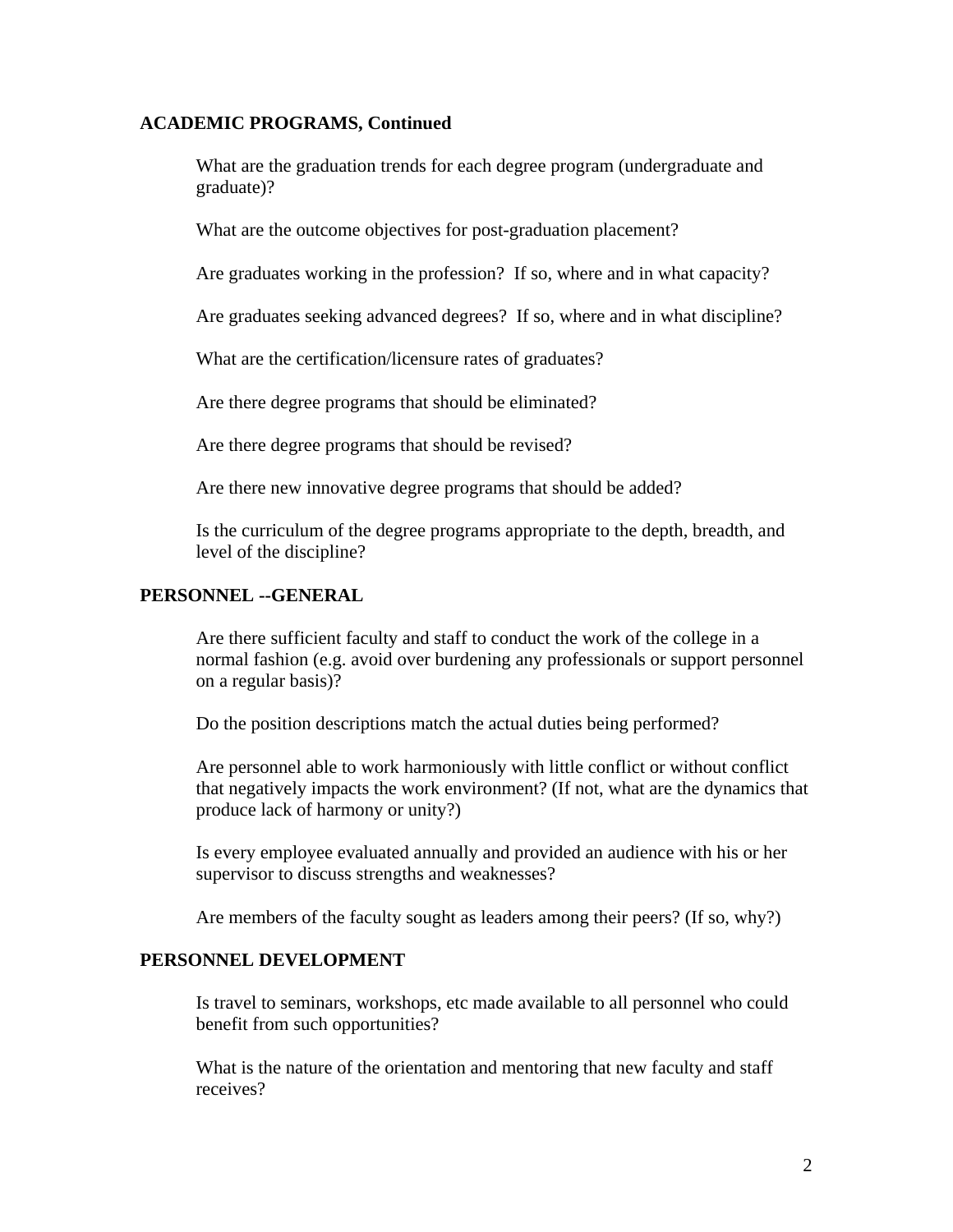#### **PUBLIC RELATIONS**

When asked "What do you think of the academic programs in the School of Architecture at PVAMU?":

How would non- School of Architecture faculty, staff or students likely respond?

How would the faculty, staff or student within the School of Architecture respond?

#### **TECHNOLOGY**

Is the level of technology available to the faculty and staff adequate, above that required or below that desirable?

Is the level of learning technology available to students, faculty and staff adequate, above that expected, or below that expected?

#### **MANAGEMENT**

Are faculty and staff members in the School of Architecture able to participate in decision making, especially decisions on whom to employ, how to allocate funds for each year, and what changes are needed to improve the unit?

Is there a strategic plan? If so, who participated in developing it? Have the contents (draft or final) been disseminated to all faculty and staff as well as student representatives?

Are faculty and staff members able to discuss issues with supervisors and be confident that their discussion will remain confidential?

Is there a high level of accountability wherein persons are held responsible for doing their jobs and must face consequences if the jobs are not performed as outlined?

Are there opportunities for persons to be groomed for leadership?

Is there a high level of trust evident between the administrative personnel and the staff within the unit?

How do the faculty and staff perceive the attitude of the University's executive leadership team toward the academic programs in the School of Architecture?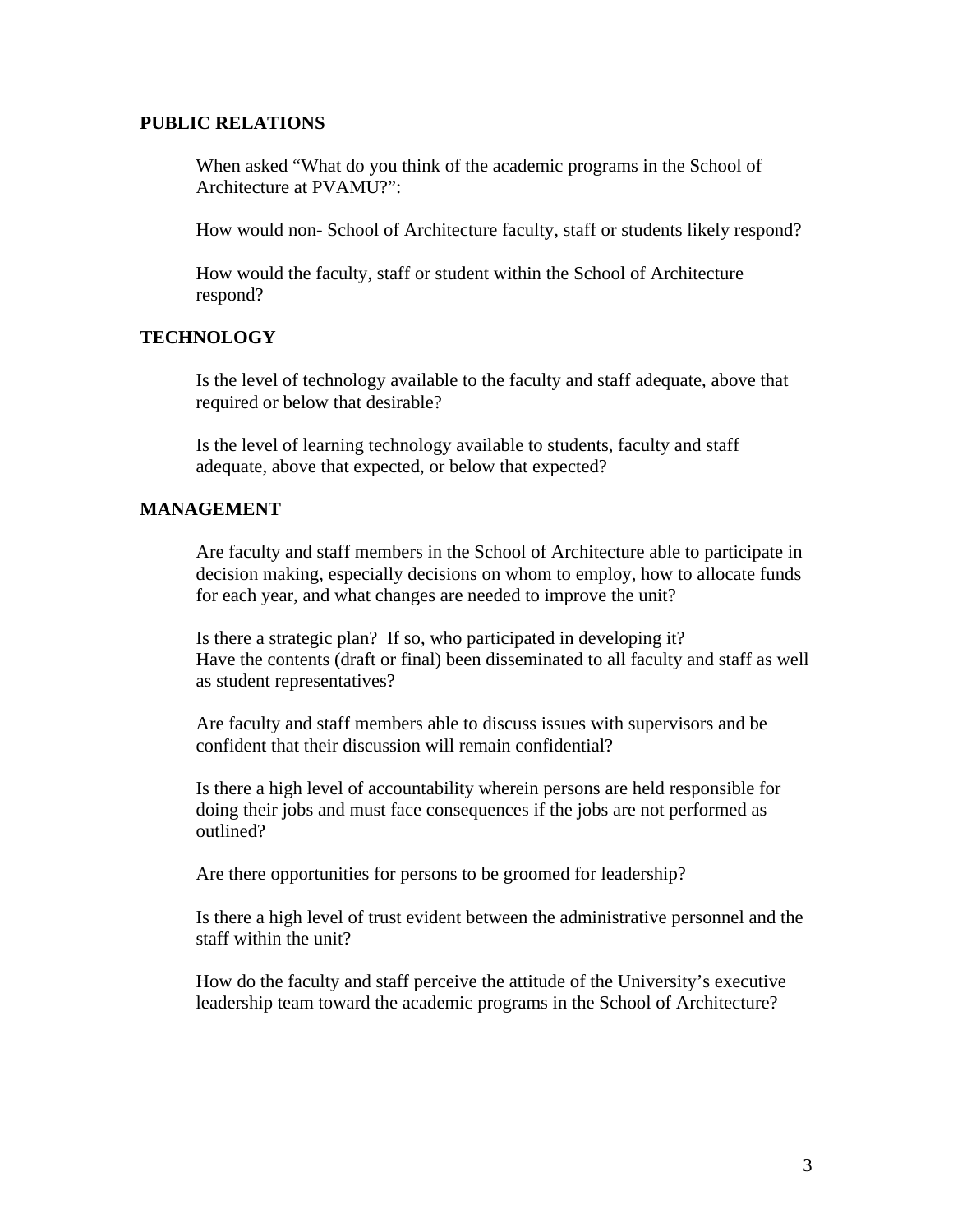#### **BUDGET**

Are the financial resources at, above, or far below those needed to meet the needs of the academic programs in the School of Architecture?

If the resources are inadequate, which areas, in priority order, should be addressed to increase the effectiveness of degree programs in the School of Architecture?

#### **RISK REDUCTION**

Are there internal audits routinely or on a cycle to decrease the likelihood of mismanagement of external funds, loss of materials, damage to property, abuse of the facility, etc.?

Are there rules and procedures designed to limit inappropriate or unproductive action reviewed periodically?

Are institutional resources used to assist faculty and staff with job related conflicts or personal concerns that might be presented to a supervisor?

#### **FACILITIES**

Are the facilities for teaching adequate?

If not, what could you recommend the University do to create better facilities?

#### **INTER RELATEDNESS OF UNITS**

To what extend do the academic programs in the School of Architecture impact other academic programs at the University?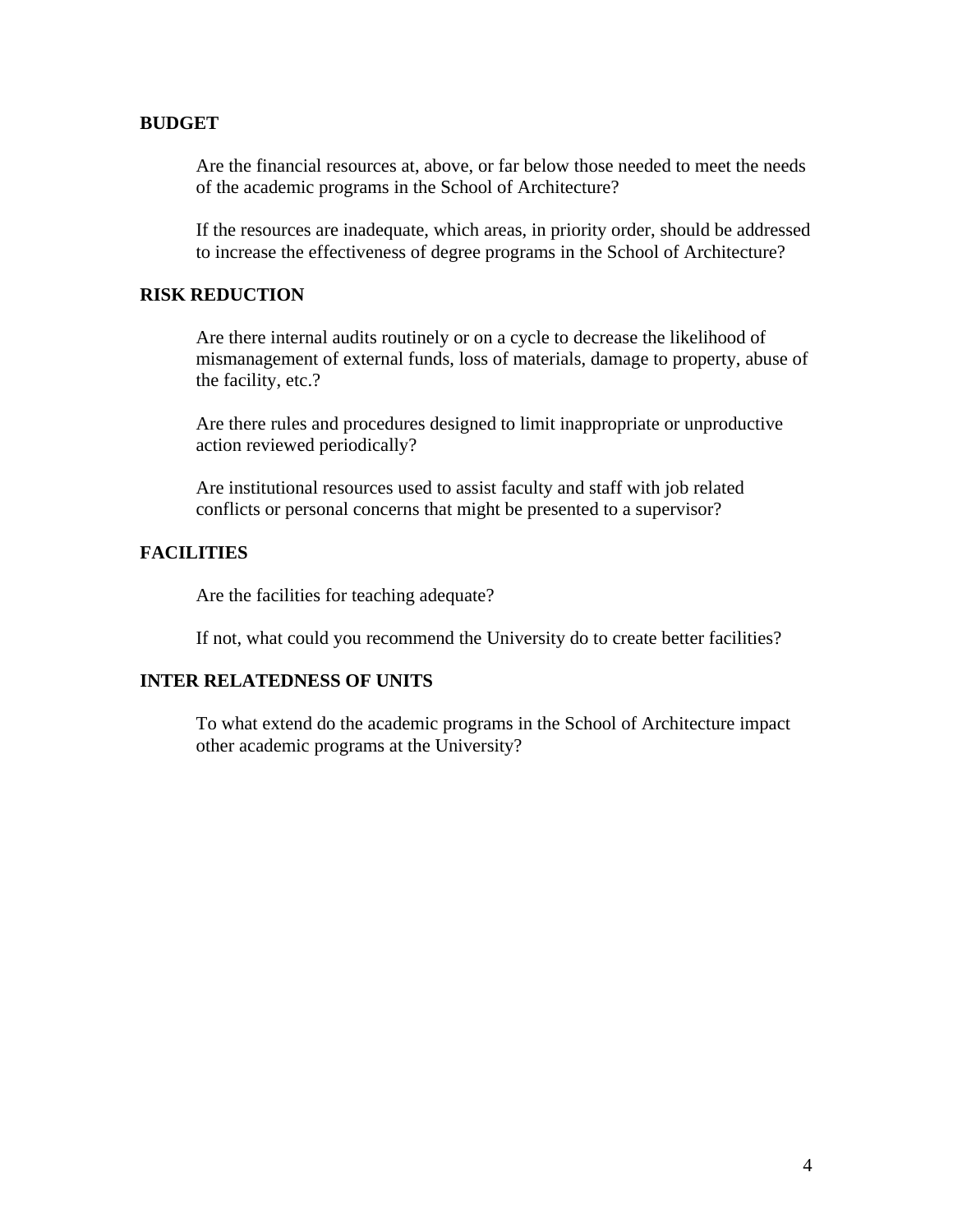**Prairie View A&M University External Review School of Architecture** 

**March 20-22, 2005**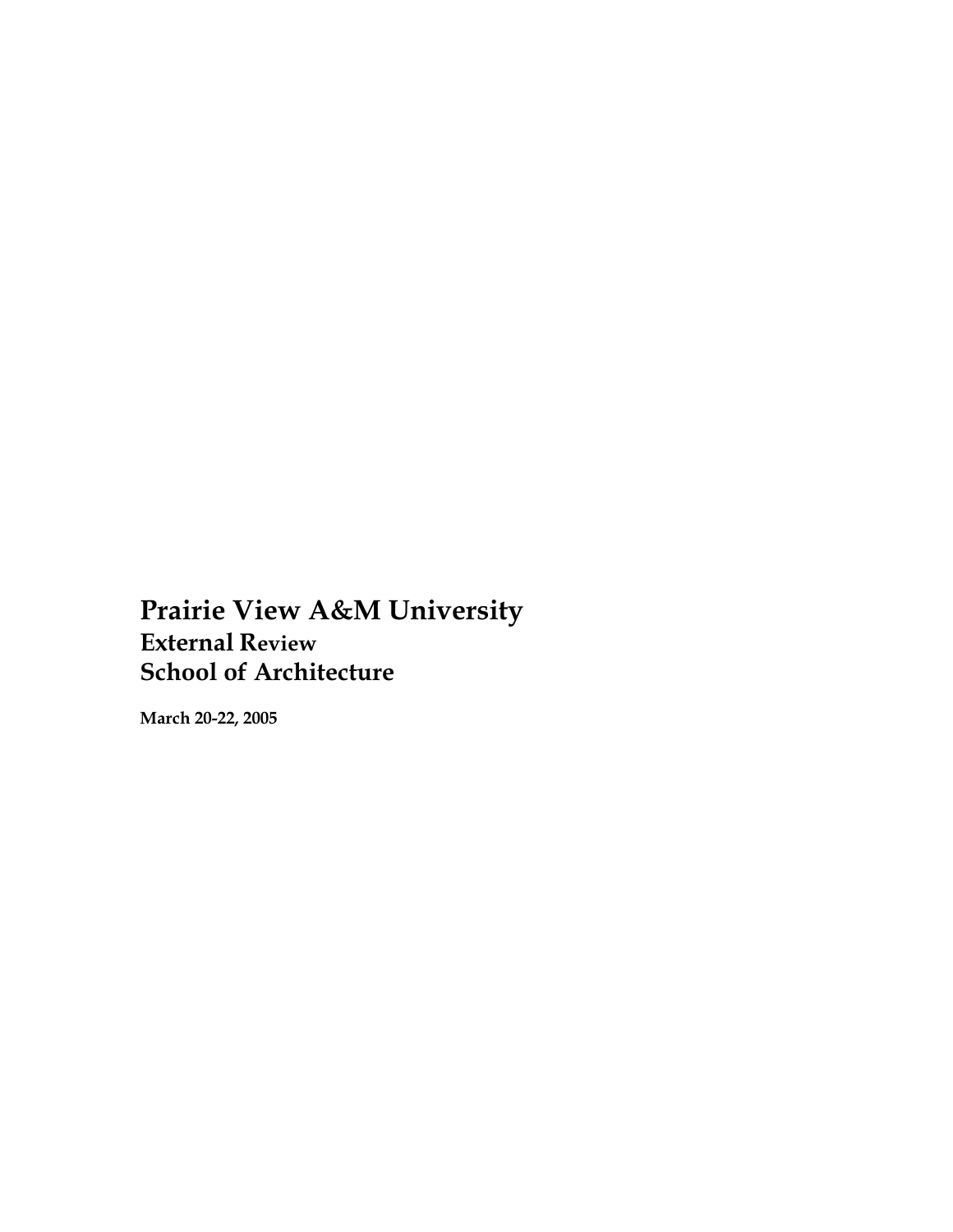# **Overview**

The following report reflects the observations that the External Review Team made during its brief visit to the campus from the evening of March 20 until noon on March 22, 2005 and its review of the written material sent to the team just before the team arrived. The schedule, while dense, provided an opportunity for the team to meet with the upper administration of the University including the President, Provost and Vice President for Academic and Student Affairs as well as the administration, faculty and student-body of the School of Architecture. The Team would like to extend our sincere appreciation for the openness and warm hospitality each segment of the University community afforded us during our visit.

# **Strengths**

- The Team found a strong and committed leader in Dean Ikhlas Sabouni.
- The faculty are passionate, dedicated, and care about carrying out the mission of the School and the University.
- The Team observed an articulate, knowledgeable and bright student body. The student meeting was attended by a representative sample of about 30 students and provided an opportunity for a candid discussion about the program.
- The highly anticipated opening of a new nationally recognized facility at the entrance to the campus will bring prominent exposure to the program and University.
- The Team recognizes the Community Urban Rural Enhancement Center (CURES) and the Texas Institute for the Preservation of History and Culture (TIPHC) as important School of Architecture assets that support the mission of the School, the University and the State of Texas.
- The internship program developed under the leadership of Barry Norwood provides access to the professional practice of architecture for the student-body.
- The mix of disciplines (i.e. Architecture, Construction Science, and Community Development), the service center and institute are ideally suited for the mission of the University and that of the School of Architecture.
- The School's outreach opportunities are complimentary and provide important exposure of the University and School

## **Causes for Concerns**

- The School has embarked on an aggressive and highly successful recruitment strategy for the last 4 years. As a result the School's enrollment has grown between 2 to 3 times in the last two years.
- While the recruitment initiatives and the initiation of new programs have increased the student population of the school, the financial and human resources have not increased at the rate required to match the School's growth.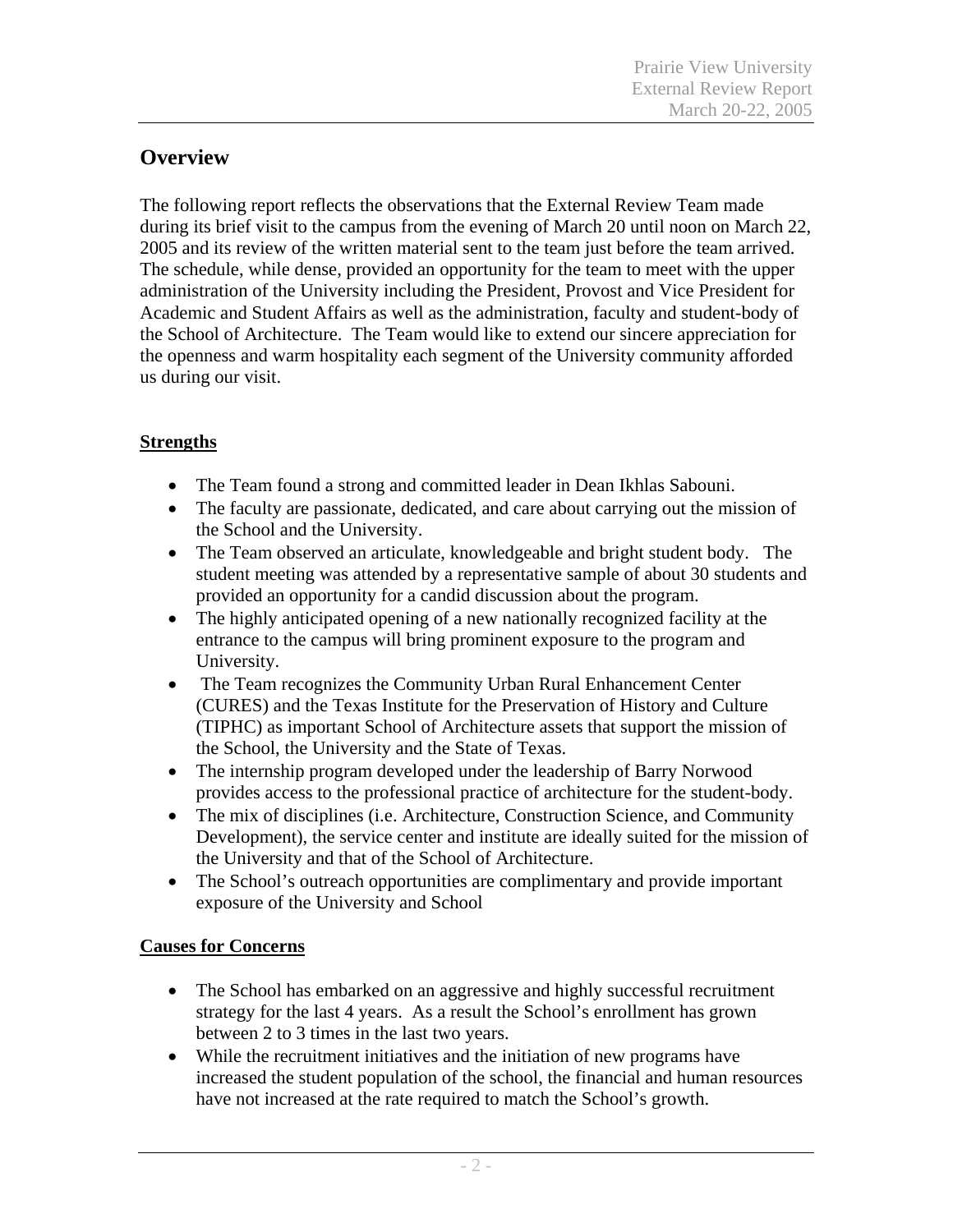- Faculty teaching-loads of at least three courses per semester are too high for the number of faculty and the concurrent faculty expectations in service and research activities.
- The Architecture Program does not have sufficient staff support to effectively operate a program of this size. There is currently one administrative staff member for the Dean of the School who manages three programs. No staff support exists for faculty or the program coordinators.
- In 2001 the School of Architecture received funding to start five programs and centers: the Master of Architecture, the Bachelor of Science in Construction Sciences, the Community Urban and Rural Enhancement Service, the Texas Institute for the Preservation of History and Culture, (TIPHC) and the Master of Community Development. Funding for the Community Development has expired and CURES and TIPHC lack permanent funding as well.
- The Architecture Program, the Construction Science Program, and The Texas Institute for Preservation of History and Culture are administered by interim directors.

## **Bachelor of Science in Architecture**

### **Strengths**

- The program is well established and provides a direct track to the accredited Master of Architecture degree program
- The program has experienced rapid enrollment growth over the last 4 years.
- The faculty is passionate and nurturing and spends extensive contact hours with the students. Studios meet four days a week instead of the traditional three in other architecture programs.
- An exciting new facility with dedicated spaces for each year level will be ready for occupancy, fall 2005.
- The new facility will bring national recognition to the program and the University.
- Increased exposure to the profession through an aggressive internship program being developed by Barry Norwood.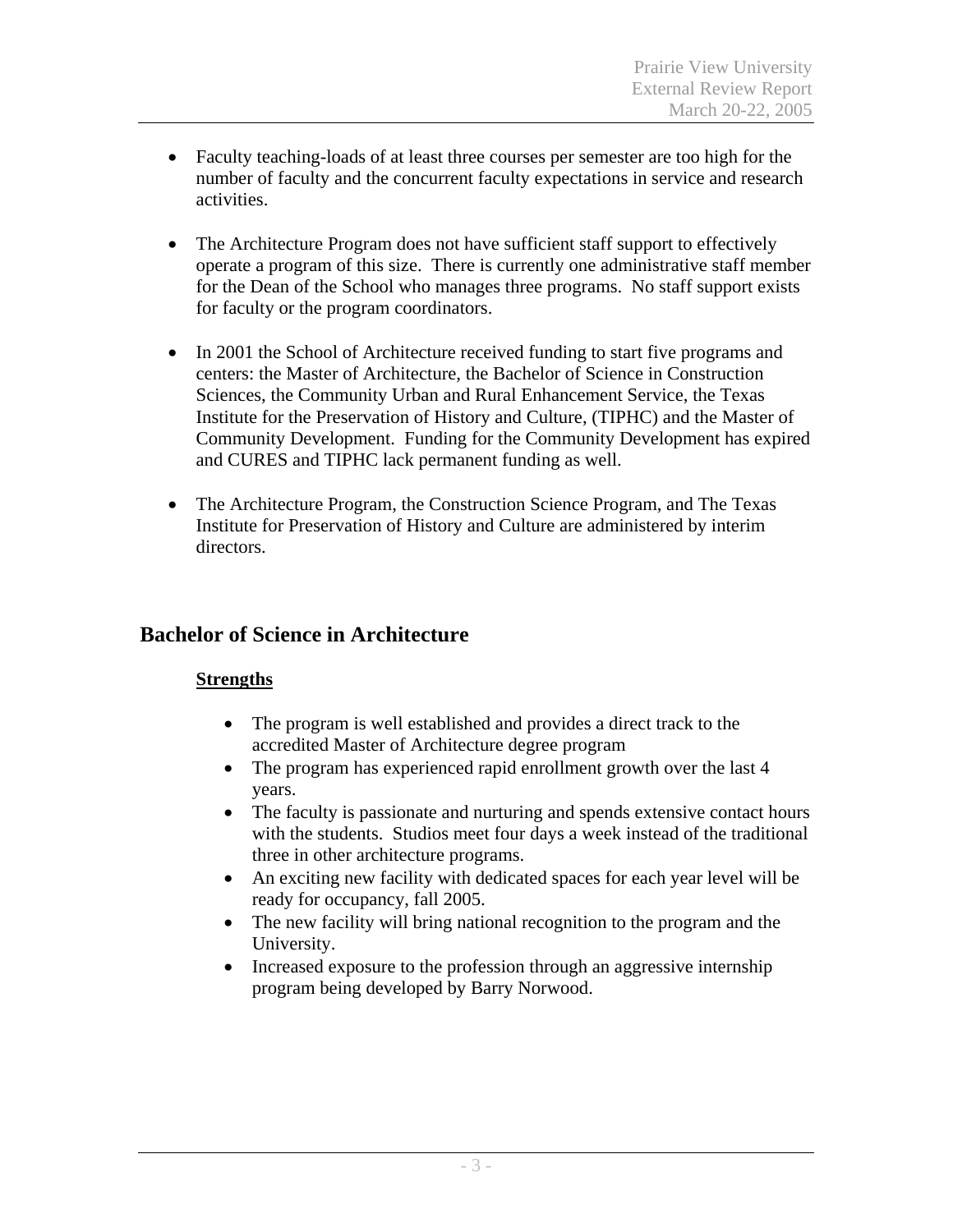### **Challenges**

- Diminishing financial resources amid student and program growth.
- The student to faculty ratios in the studios is excessive in lieu of increased student enrollment and the current faculty teaching loads.

### **Concerns**

- Adequate funding to equip the new shop area and computing labs.
- Reduction in Title III funding to support the Laptop Program and the reduction in OCR funding to support program enhancements such as scholarships.
- Adequate funding to support the demands of the of a growing student population.
- Relationship to and the integration of Architecture to other programs in the School

### **Recommendations**

- The School would benefit from an institutionalized study-abroad program
- The School should consider a reduction in contact hours and/or the number of meeting days for their studios.

# **Master of Architecture**

### **Strengths**

- The program is fully accredited by the National Architectural Accrediting Board (NAAB).
- The faculty is passionate and nurturing and spends extensive contact hours with the students. Studios meet four days a week instead of the traditional three in other architecture programs.
- An exciting new facility with dedicated spaces for each year level will be ready for occupancy, fall 2005.
- The new facility will bring national recognition to the program and the University.
- Increased exposure to the profession through an aggressive internship program being developed by Barry Norwood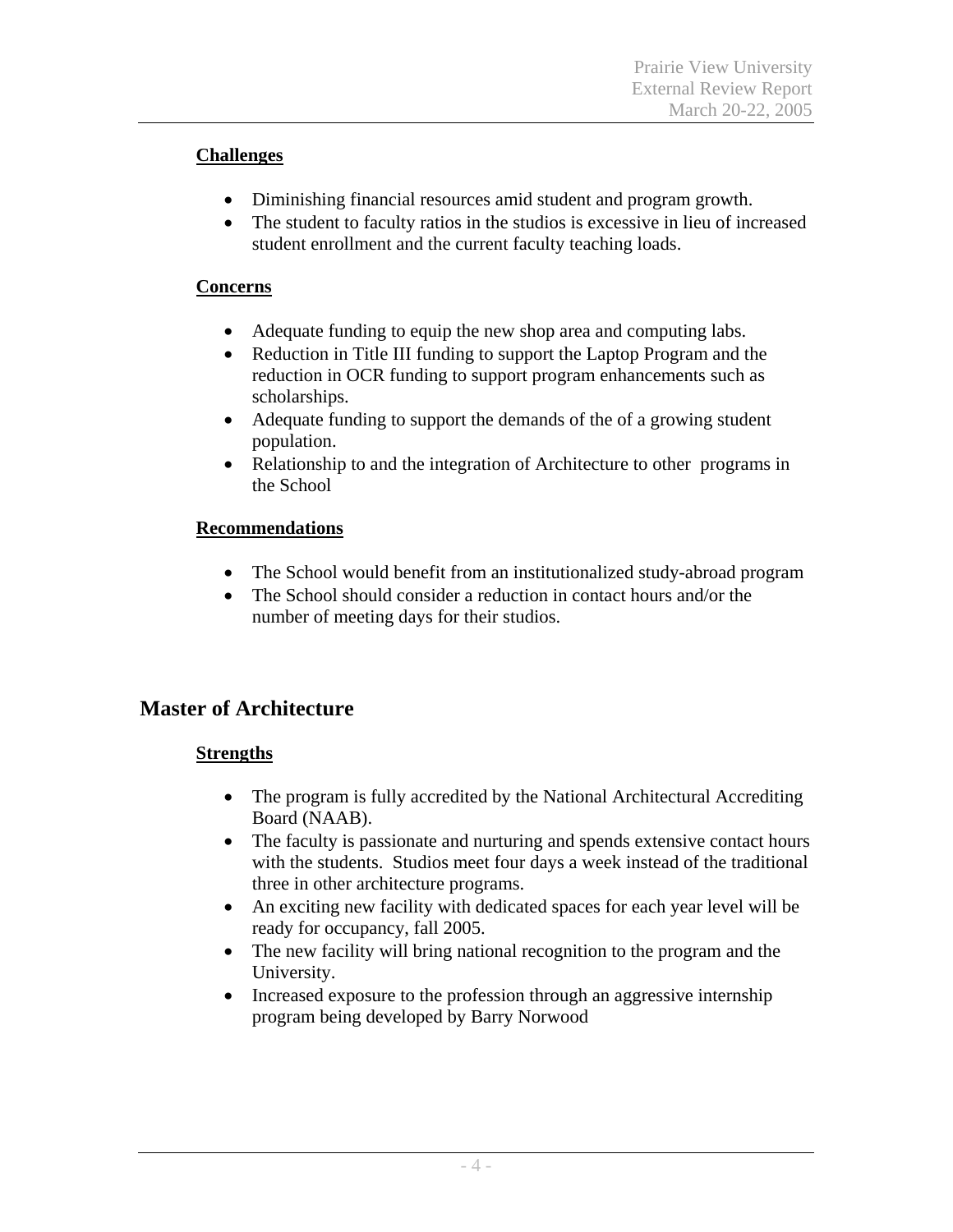### **Challenges**

• Diminishing financial resources amid student and program growth.

### **Concerns**

- Relationship to and the integration of Architecture to other programs in the School and the other Colleges
- Adequate funding to equip the new shop area and computing labs.
- Reduction in Title III funding to support the Laptop Program and the reduction in OCR funding to support program enhancements such as scholarships.
- Adequate funding to support the demands of the of a growing student population.
- Relationship to and the integration of Architecture to other programs in the School

### **Recommendations**

- School would benefit from an institutionalize study-abroad program
- The School should consider a reduction in contact hours and/or the number of meeting days for their studios.

# **Bachelor of Construction Science**

 This is a relatively new degree for the School and compliments the other degree programs in the School very well. The program will graduate its first student with the Bachelor's in Construction Science this year.

### **Strengths**

- The program is a strong complement to the other degree programs and affords the School a well rounded curriculum in the built environment.
- The program is in a high demand area, close to the Houston metro area, and its graduates will be in demand with excellent starting salaries.

### **Challenges**

- The program is currently without a leader. Program leadership is essential for the program to grow and prosper.
- A link with industry is lacking. Industry support is essential for professional programs; the PVAMU program must formalize and utilize an industry advisory organization.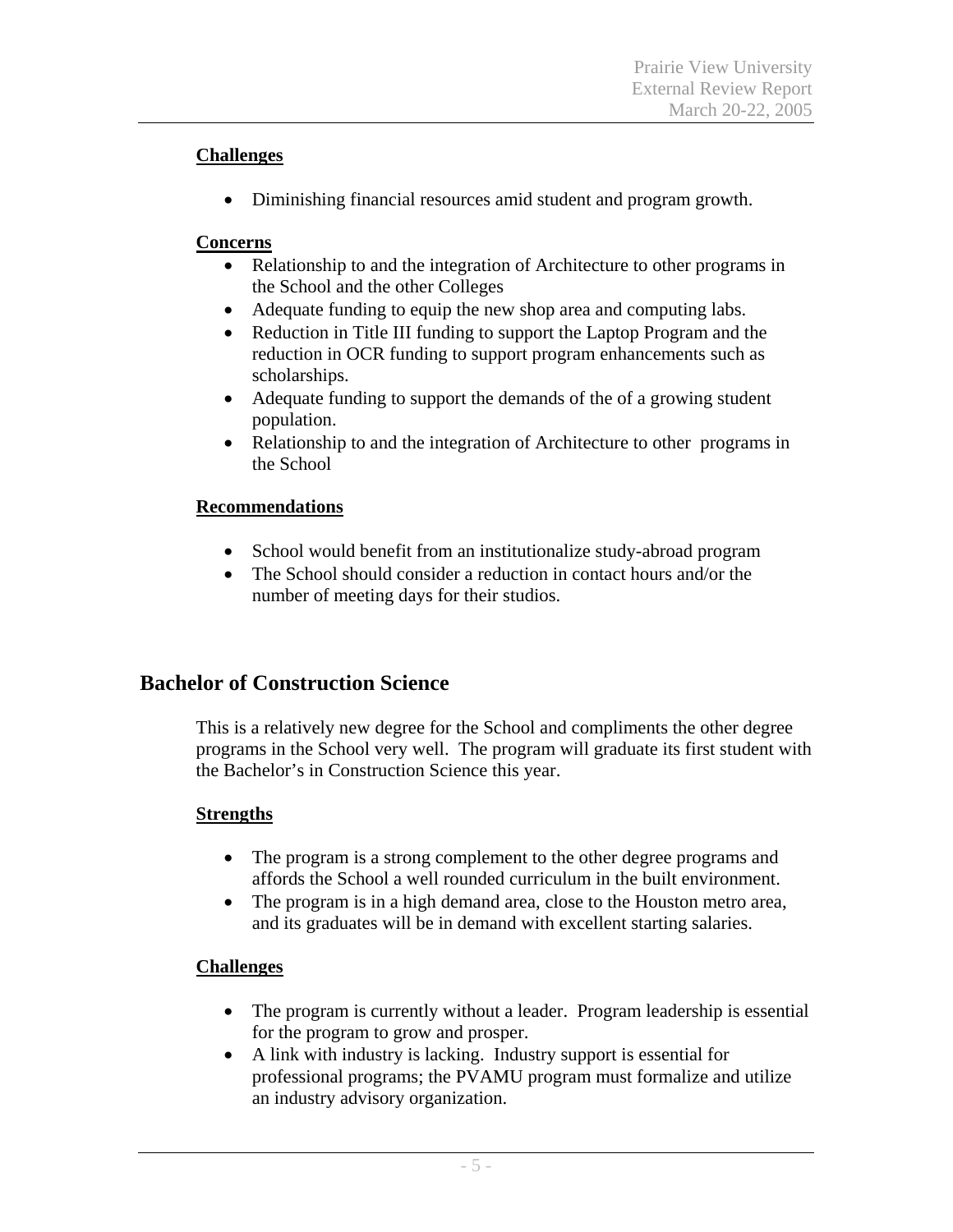### **Concerns**

• The primary concern is one of resources. A program leader is essential and faculty resources will be needed as the program grows.

### **Recommendations**

- Expedite the recruitment of a program leader.
- Set up a formal mentoring relationship with the Construction Science program at Texas A&M University to promote growth and excellence.
- Begin the process to seek accreditation by the American Council for Construction Accreditation.
- Set growth targets for student population and determine resource requirements critical to accommodate the student growth; be prepared to provide resources as growth is realized.
- Formalize an Industry Advisory Council and utilize it to promote industry relationships.
- Consider a formal industry internship program for students and faculty.

# **Master of Community Development**

### **Strengths**

- The Program is fortunate to have distinguished and diverse faculty with expertise in various fields
- The program enjoys a diverse student body with a rich mix of academic disciplines and professional experience.
- The Master of Community Development is a new and innovative degree program. It is one of only a handful of this type of degree program in the U.S.
- The interdisciplinary nature of the degree insures that collaborations with a diverse range of disciplines within the School as well as across campus.
- The program enables graduating students to pursue diverse careers
- Though young, the program continues to grow.
- The program has a visual and substantive presence in the communities throughout the region.
- It has maintained a strong relationship with the Community Urban and Rural Enhancement Service, Culture Center
- It clearly is a program that exemplifies the integration of teaching, research, and service activities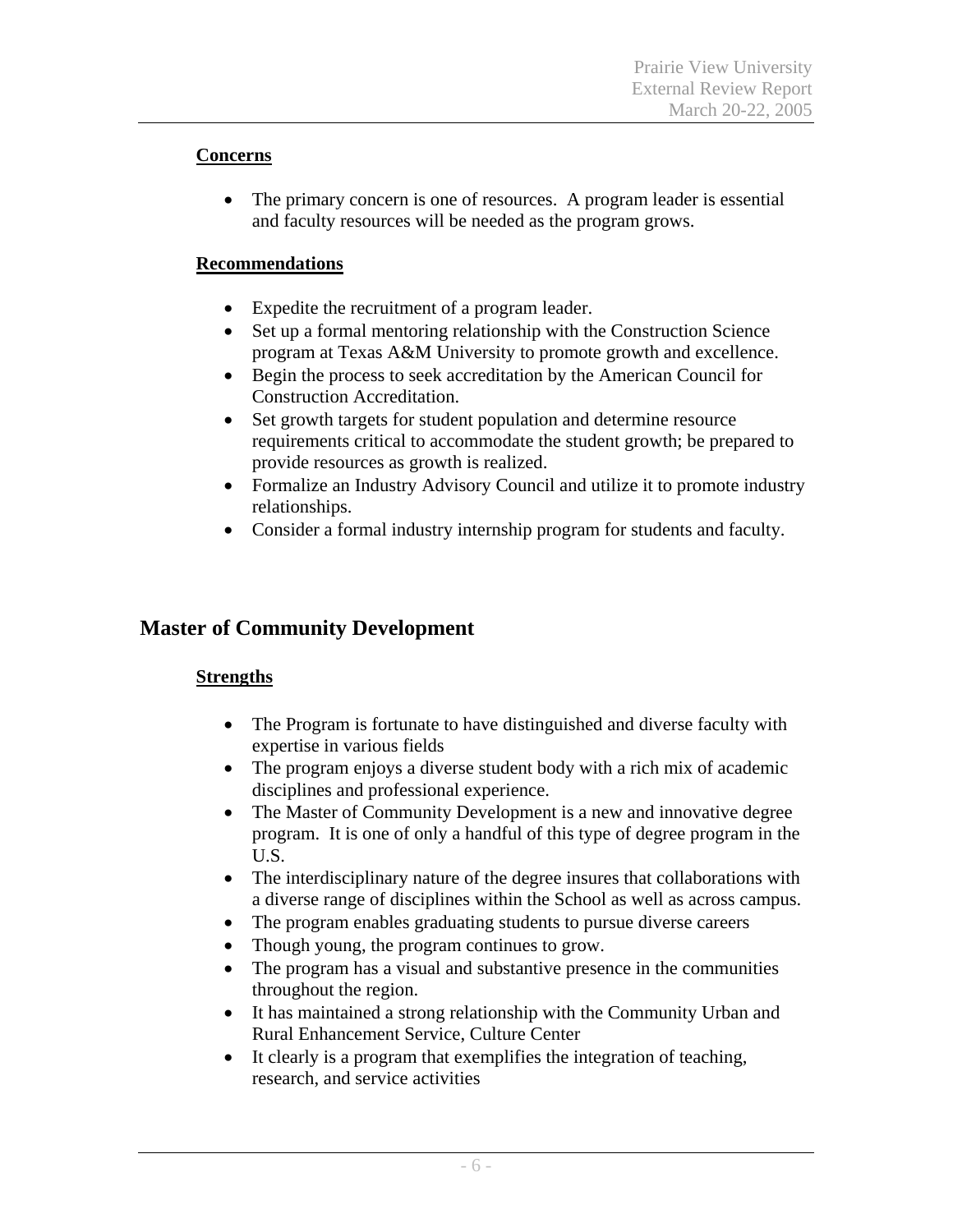### **Challenges**

- In order to build upon program richness it will need to invest in maintaining its diverse faculty and student body. Two of the senior faculty are retiring soon.
- Program is in its formative years and it will need to have adequate human and financial resources build and maintain its infrastructure.
- Maintaining an equal balance of cross-disciplinary knowledge as the faculty composition and curriculum structure evolves and changes
- Most entering students are not familiar w/ the "design studio" as a teaching/learning process and environment.

### **Concerns**

- The Team is concerned about the rate of rapid program growth and the lack of permanent funding to support the program.
- Impending retirements of some key faculty members will affect program continuity.
- Relationship to and the integration of Community Development to other programs in the School.
- There is a need for the program and curriculum, which are 4 years-old, to be assessed and evaluated.
- Increased teaching loads as the program continues to grow
- Roles of faculty: balance in teaching, research, and service activities; faculty evaluation mechanism should match the expected roles of the faculty (e.g. increased weight should be given to service activities, as service is of primary educational and scholarly importance to Community Development)

### **Recommendations**

- Begin faculty recruiting process (in advance); recruit faculty that uphold the significance of the interdisciplinary program structure and value student, faculty, and disciplinary diversity
- Develop relationships with other similar programs in the U.S. to formalize a knowledge base, curriculum structure, learning objectives and outcomes, and accrediting body
- Develop a rigorous assessment mechanism for the curriculum (as a whole and for each of its constituent parts), including: learning objectives, pedagogical models, learning outcomes, job placement, needs of incoming students, etc.
- •
- •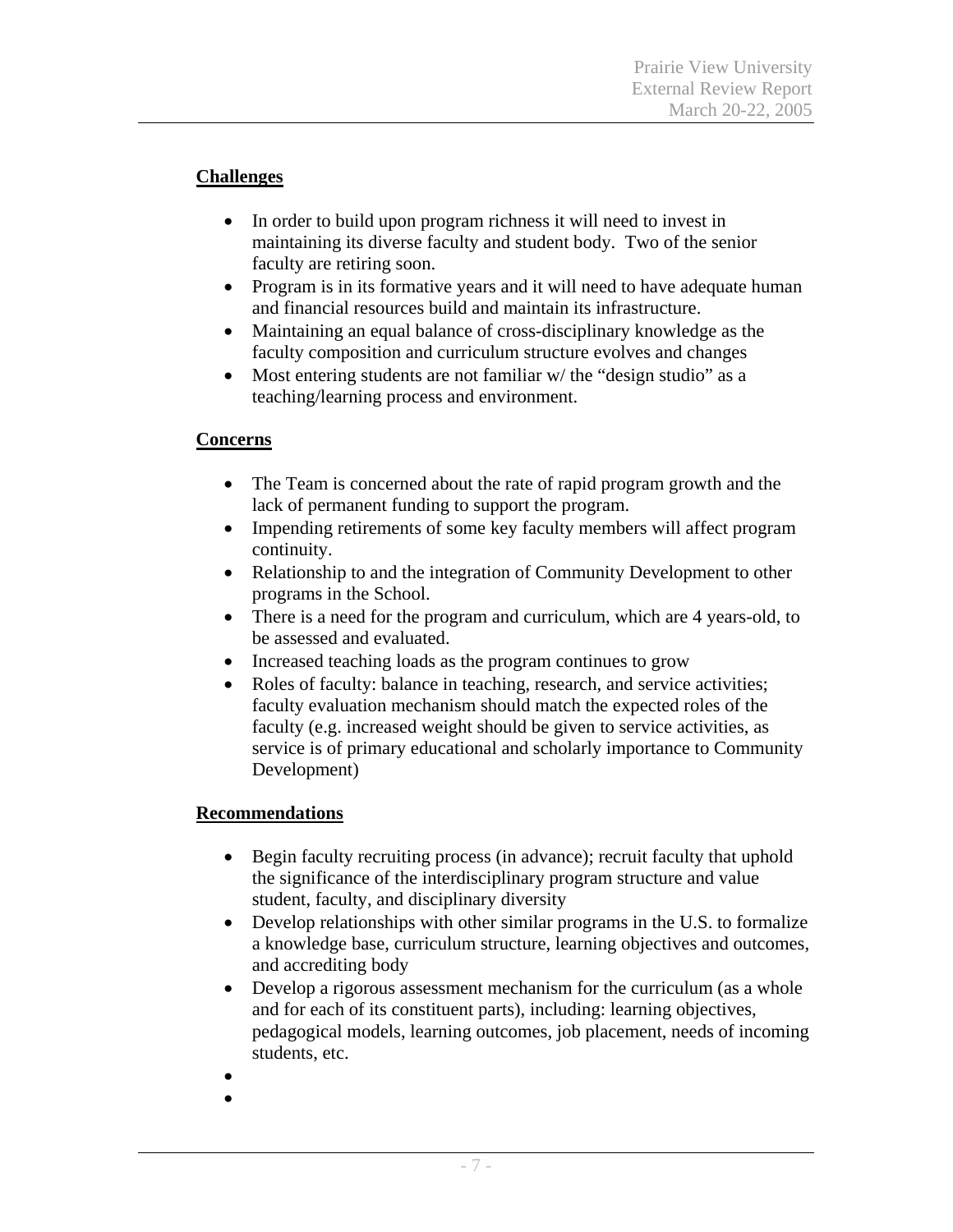- As the curriculum is assessed and re-structured, revise: a) the program's missions/objectives/outcomes, b) faculty development plan, and c) the faculty evaluation mechanism
- Provide comprehensive orientations to incoming students on: a) the interdisciplinary structure of the program, b) the relationship of the components of the curriculum (i.e. the courses), and c) the history, role, methods, and environment of the "design studio"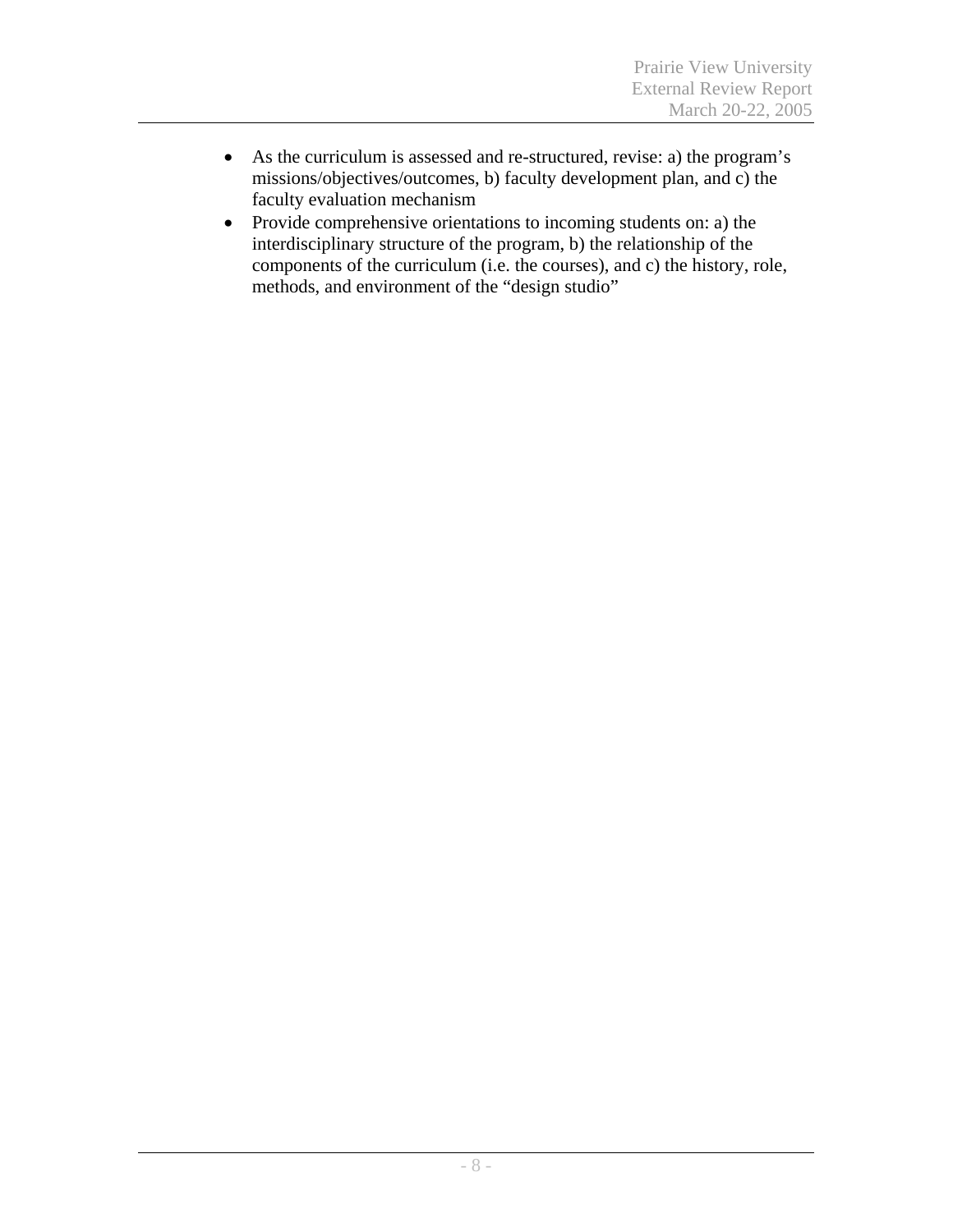# **Prairie View A&M University External Review Of the School of Architecture**

**March 20-22, 2005** 

## **Agenda at a Glance**

#### **March 20-2005 ~**

| $\circ$               | $3:00$ p.m. $-6:30$ p.m.  | Review team arrives and transitions to<br>Crowne Plaza Brookhollow Hotel, Houston,<br>TX 77040                                                                                                                                                                                                                    |
|-----------------------|---------------------------|-------------------------------------------------------------------------------------------------------------------------------------------------------------------------------------------------------------------------------------------------------------------------------------------------------------------|
| $\circ$               | $6:30$ p.m. $- 7:15$ p.m. | Welcome Reception/Overview and Charge<br>from Provost E. Joahanne Thomas-Smith,<br>Interim Associate Provost Michael L.<br>McFrazier and School of Architecture<br>Administration                                                                                                                                 |
| $\circ$               | 7:30 p.m. $-9:00$ p.m.    | Dinner/Review Team only Preliminary<br>Planning                                                                                                                                                                                                                                                                   |
| $\circ$               | 9:15 p.m.                 | Team retires for the evening                                                                                                                                                                                                                                                                                      |
| March 21, 2005 $\sim$ |                           |                                                                                                                                                                                                                                                                                                                   |
| O                     | 7:00 a.m. - 7:40 a.m.     | <b>Breakfast at Hotel</b>                                                                                                                                                                                                                                                                                         |
| O                     | $7:50$ a.m. $-9:00$ a.m.  | Team Departs Hotel for the University                                                                                                                                                                                                                                                                             |
| O                     | $9:00$ a.m. $-9:45$ a.m.  | Team meets w/University Officials<br>including School of Architecture<br>Administration                                                                                                                                                                                                                           |
| $\circ$               | 9:45 a.m. - 12:00 Noon    | Team Conducts Review (i.e., receives briefing<br>on School, tours facilities, conducts interviews with<br>faculty, staff and students, reviews documents such<br>as org. charts, personnel descriptions, enrollment<br>trends, graduation rates, research and service<br>projects, and external funding sources.) |
| $\circ$               | 12:15 p.m. $-1:15$ p.m.   | Lunch meeting with School of Architecture<br>Staff                                                                                                                                                                                                                                                                |
| O                     | 1:15 p.m. $-3:30$ p.m.    | <b>Team Continues Review</b>                                                                                                                                                                                                                                                                                      |
| O                     | $3:30$ p.m. $-4:15$ p.m.  | School-wide meeting with Students                                                                                                                                                                                                                                                                                 |
| O                     | 4:30 p.m. $-6:00$ p.m.    | Windshield Tour of Campus and tour of<br>New Building                                                                                                                                                                                                                                                             |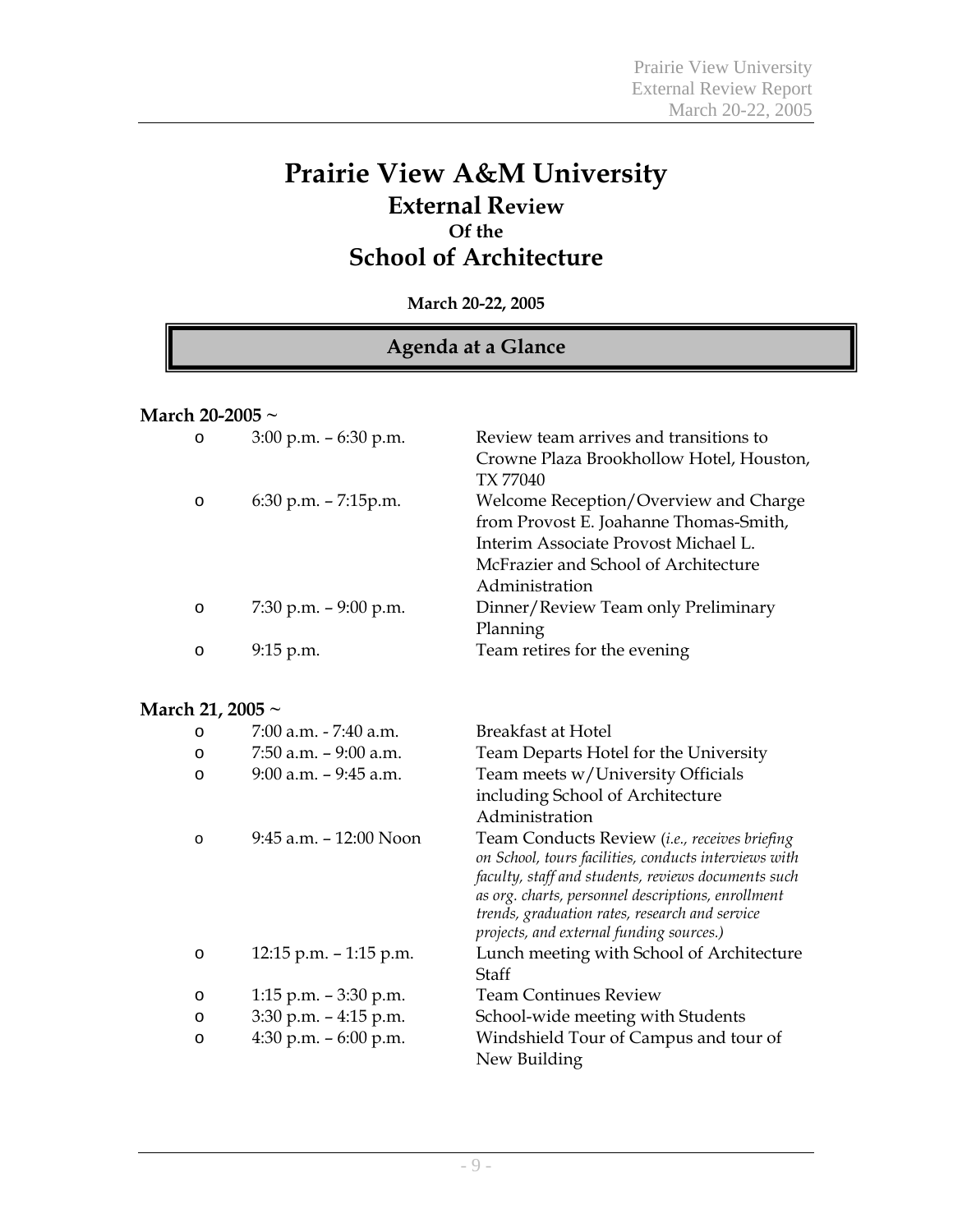# (**Agenda Continued)**

| $\circ$ | $6:00$ p.m. $- 7:00$ p.m |  |
|---------|--------------------------|--|
|         | $\overline{P}$ $\Omega$  |  |

6:00p.m. – 7:00 p.m. Team Departs for Hotel<br>7:00 p.m. Working Dinner (*Prelimi* o 7:00 p.m. Working Dinner (*Preliminary Report Preparation*)

### **March 22, 2005 ~**

| O       | $7:00$ a.m. $-7:40$ a.m.  | <b>Breakfast at Hotel</b>                     |
|---------|---------------------------|-----------------------------------------------|
| O       | 7:50 a.m. $-8:00$ a.m.    | Team Departs Hotel for the University         |
| O       | $8:30$ a.m. $-10:00$ a.m. | Finalize Interviews, Documents, etc.          |
| $\circ$ | 10:00 am. - 11:30 a.m.    | Exit Interviews w/University                  |
|         |                           | Administrators                                |
| O       | 11:40 a.m. $-12:30$ p.m.  | Lunch ~ President's Conference Room 211       |
|         | 12:45 p.m.                | Departs the University for Airport, Hotel, or |
|         | other                     |                                               |
|         |                           |                                               |